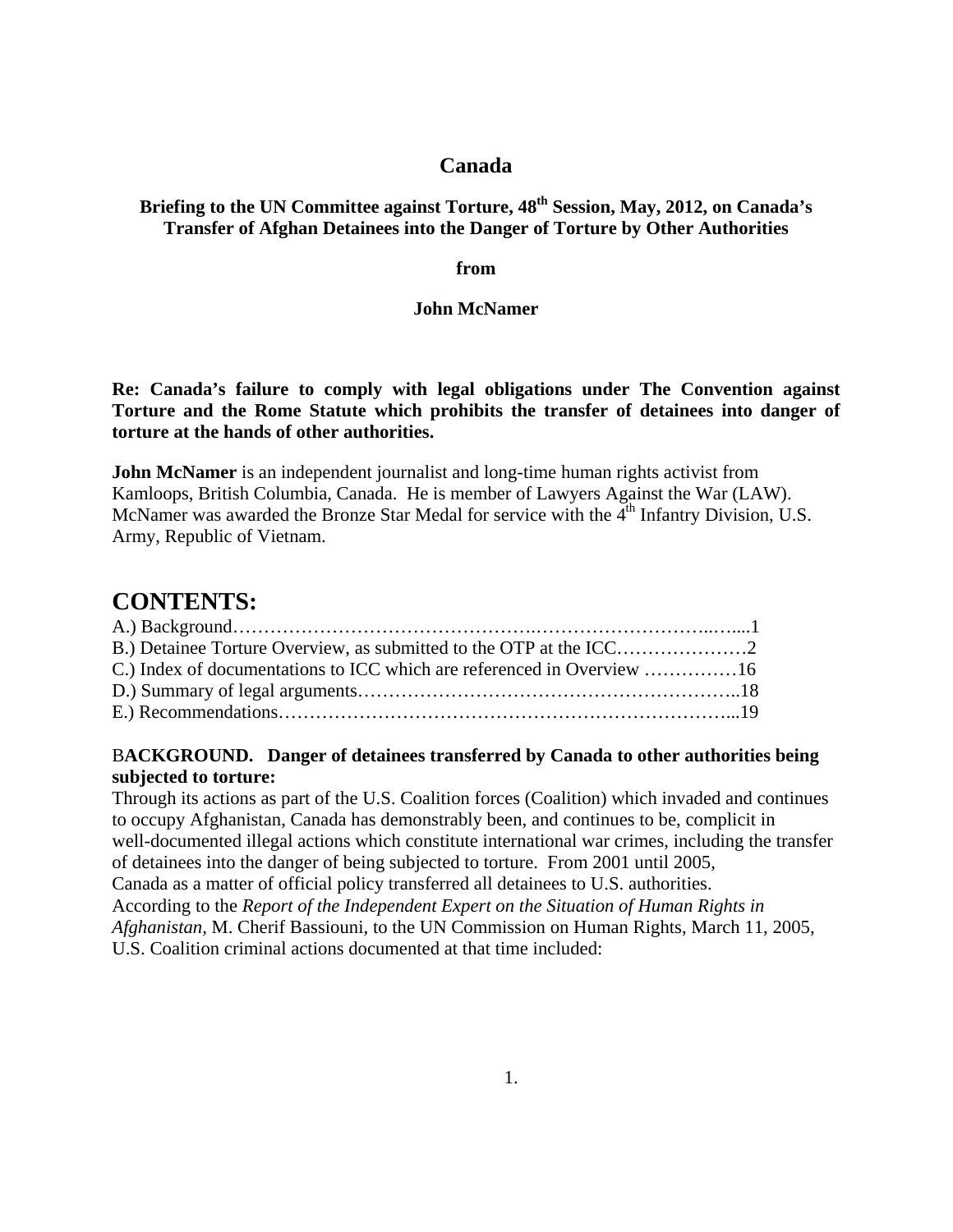**I. ILLEGAL ABUSES** -- Arbitrary arrests and detentions above and beyond the reach of law under conditions commonly described as constituting gross violations of human rights law and grave breaches of international humanitarian law. Documented reports of serious violations by Coalition forces from victims, the Afghan Independent Human Rights Commission, NGOs and others include: Forced entry into homes; arrest and detention of nationals and foreigners without legal authority or judicial review -- sometimes for extended periods of time; forced nudity; hooding and sensory deprivation; sleep and food deprivation; forced squatting and standing for long periods of time in stress conditions; sexual abuse; beatings; torture, and use of force resulting in death. There are at least 8 cases of prisoners who have died while in United States custody in Afghanistan…

 Coalition forces act in support of and collusion with the internationally widespread and systematic U.S. practice of "extraordinary rendition" – the covert practice of kidnapping suspects and their subsequent rendering to countries known to use torture to extract information.  $(ICC#1)$ 

Following this report, which clearly establishes a substantial danger of torture for detainees transferred to U.S. authorities, Canada signed an agreement to begin transferring detainees to Afghan authorities in December, 2005. This was done without any official investigation – or expression of concern – about the welfare of detainees who had been transferred to known torturers. It was also done in spite of a number of credible expressed concerns indicating such detainees were again in substantial danger of being subjected to torture. Those concerns were soon confirmed when Canadian human rights lawyers and news reporters in 2007 discovered specific instances of torture of detainees who had been handed over by Canada. The transfer policy continued to be adhered to, however, until a 2011 report by the UN Assistance Mission in Afghanistan (UNAMA) established beyond a shadow of a doubt the very extreme substantial danger of torture at the hands of Afghan authorities – a danger that had been virtually ignored and covered up by Canada for some six years:

> 10 October 2011 - UNAMA today released a report that documents the torture and mistreatment of detainees in a number of detention facilities of the National Directorate of Security (NDS) and Afghan National Police (ANP) across the country…UNAMA found compelling evidence that NDS officials at five facilities systematically tortured detainees for the purpose of obtaining confessions and information.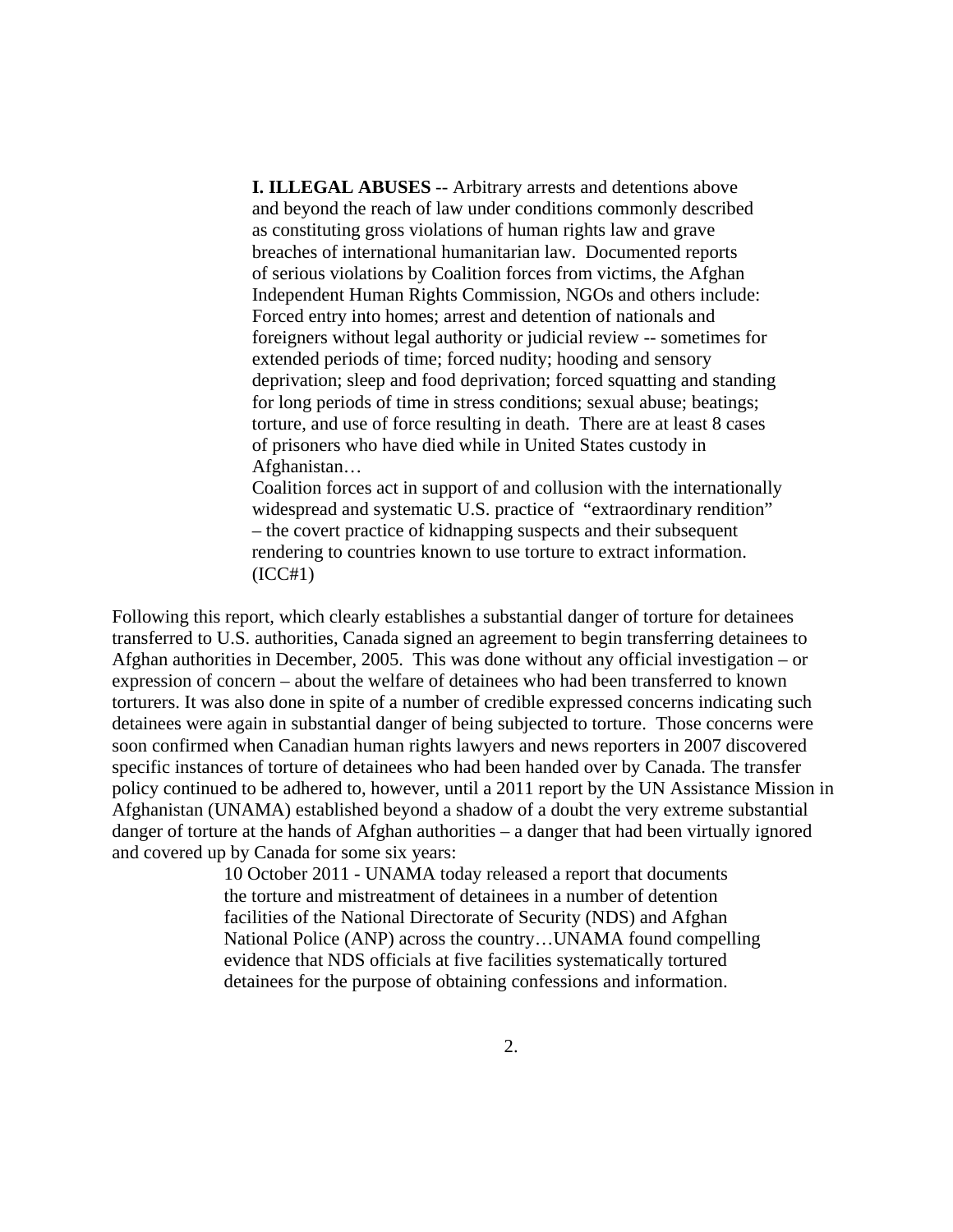These are the provincial NDS facilities in Herat, Kandahar, Khost and Laghman, and the national facility of the NDS Counter-Terrorism Department 124… in Kabul. UNAMA received multiple, credible allegations of torture at two other provincial NDS facilities in Kapisa and Takhar…The practices documented meet the international definition of torture. Torture occurs when State officials, acting in their official capacity inflict or order, consent or acquiesce to the infliction of severe physical or mental pain or suffering against an individual to obtain a confession or information, or to punish or discriminate against the individual. Such practices amounting to torture are among the most serious human rights violations under international law, are crimes under Afghan law and are strictly prohibited under both Afghan and international law. (ICC \*Feb. 1, 2012)

Following the very publicly reported UNAMA report, in early 2012 Canada announced that it would begin transferring detainees to U.S. authorities – once again with no official investigation or expression of concern for the fate of detainees who been had transferred to known torturers. Ironically, shortly after this announcement, an official Afghan investigative commission accused the American military of abuse at its main prison in the country, repeating President Harmid Karzai's earlier demand that anyone held without evidence should be freed. Detainees interviewed during two visits to the U.S.-run portion of the prison outside Bagram Air Base north of Kabul complained of freezing cold, humiliating strip searches and being deprived of light, according to Gul Rahman Qazi, who led the investigation ordered by Karzai.

The following report provides an overview of documented violations of The Convention and the Rome Statute prohibiting torture and complicity in torture in the handling of Afghan detainees by Canada. This report deals with Canada's actions in handling detainees resulting from its military role in the invasion and occupation of Afghanistan in participation with United States coalition forces beginning in 2001; and as well with Canada's evolved Coalition roles as part of the International Security Assistance Force (ISAF), and as part of the North Atlantic Treaty Organization (NATO) in Afghanistan to the present time. The report was part of a complaint to the Office of the Prosecutor at the International Criminal Court in December, 2011, presented along with 202 documentations of evidence of complicity in torture by Canada (the complete set of these documents is available in digital format upon request by the CAT.) This report was first published in February 2012 on the LAW website:

<http://www.lawyersagainstthewar.org/letters/Canada.Detainee.Scandal.Feb.12.pdf> It was prepared by Canadian LAW member John McNamer, a decorated Vietnam veteran and long-time human rights activist.

3.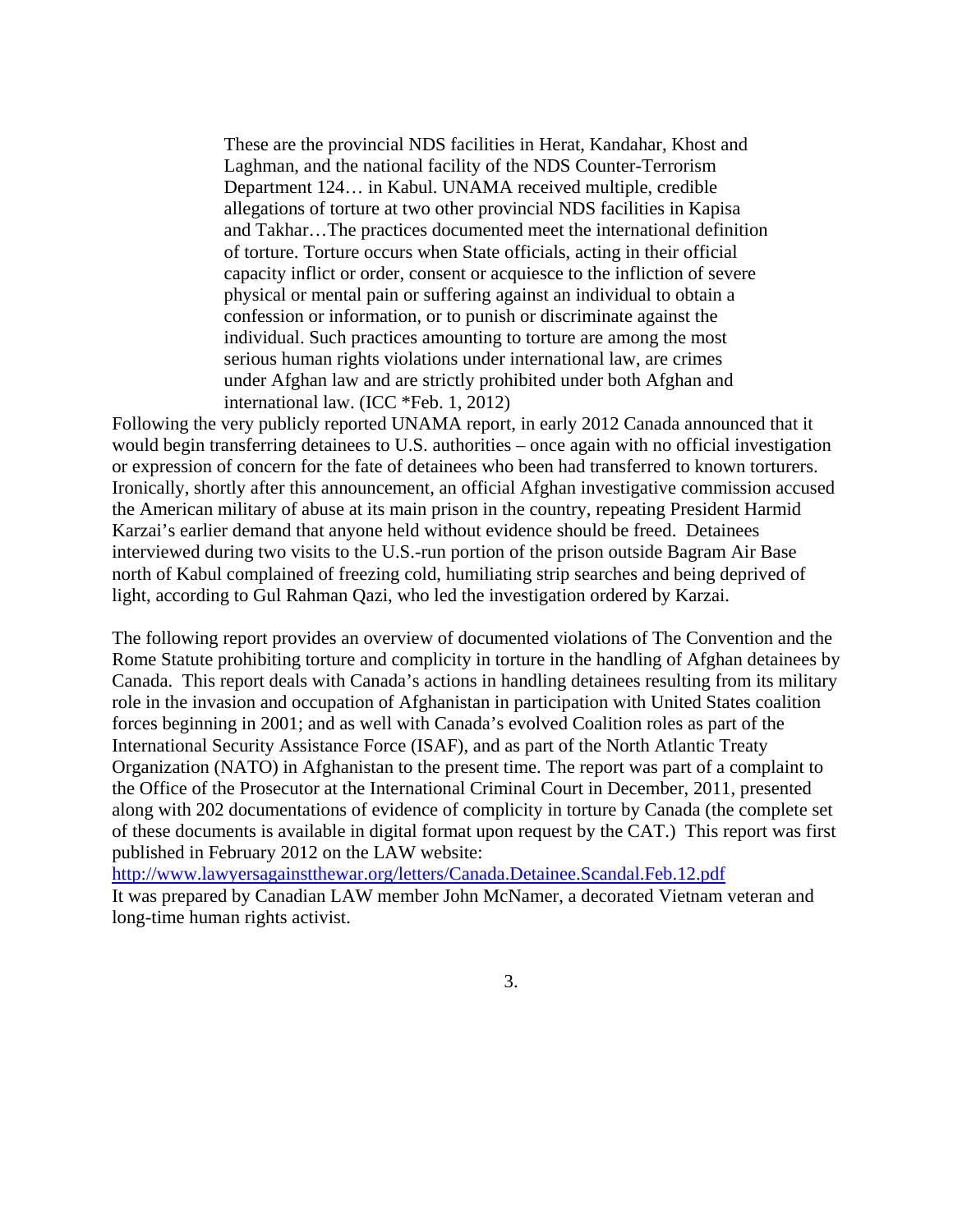### **B. CANADA'S DETAINEE TORTURE SCANDAL: An Overview**

Just about everyone has heard of "the fog of war," but what many don't realize is that much – or most – of this fog is sometimes purposely generated to cover dark atrocities and illegal actions on the part of misguided and unprincipled participants in illegal activities, or war crimes. Unfortunately, Canada clearly now falls into this dark and gloomy realm of illicit behavior through its longstanding brazen illegal transfers of Afghan detainees to known torturers in complete contempt of international law – and through its failure to bring about proper investigation and necessary legal action when such activities have come to light. This unfortunate characterization can be clearly demonstrated to be valid to anyone who cares to take a clear, unflinching look at the history of Canadian detainee transfer in Afghanistan. And that is just what this article will demonstrate. This has already been demonstrated in a fairly significant way through complaints from more than one source (ICC#84  $&$  #1-120) to the Office of the Prosecutor at the International Criminal Court in The Hague.

And Chief Prosecutor Luis Moreno-Ocampo has publicly indicated at least three times in the recent past that NATO and Canadian handling of detainees might be formally investigated by the ICC. In April 2011 Moreno-Ocampo was quoted in the Toronto Star specifically stating that if the federal government won't look into how Canadian soldiers handled detainees in Afghanistan for possible war crimes violations, his office will. "We'll check if there are crimes and also we'll check if a Canadian judge is doing a case or not. . . if they don't, the court has to intervene," Moreno-Ocampo said. (ICC #38)

So, perhaps sadly for some Canadians, it appears that the Canadian fog of war may soon be dissipated by a strong wind necessarily emanating from a distant shore.

The ICC does not replace national criminal justice systems; rather, it complements them. It can investigate and, where warranted, prosecute and try individuals only if the state concerned does not, cannot, or is unwilling genuinely to do so. Oh, Canada.

The Canadian government and military establishment have for much of the past decade put on a dazzling display of fog-making ability that has effectively – and quite cynically – managed to keep an official lid on their abysmal failure to act in Afghanistan in accordance with clear legal obligations under international law, and related domestic law. Unlike coalition partner the United States, Canada is a full signatory to all aspects of the Geneva Conventions and the Rome Statute of the International Criminal Court, which specifically consider acts of torture and complicity in torture to be war crimes.

The transfer of detainees to another authority known to torture is a violation. Canada has long transferred detainees to U.S. authorities and Afghan authorities, both known to torture detainees. A transferring authority is legally obligated to know whether there even a threat of torture before handing detainees over, and also to follow the welfare of detainees to insure they are being properly treated. Ignorance of the fate of detainees is no excuse in the eyes of the law.

Top Canadian government and military officials responsible for ensuring such laws are obeyed have used, and continue to use, 'national security' and 'The National Secrets Act' along with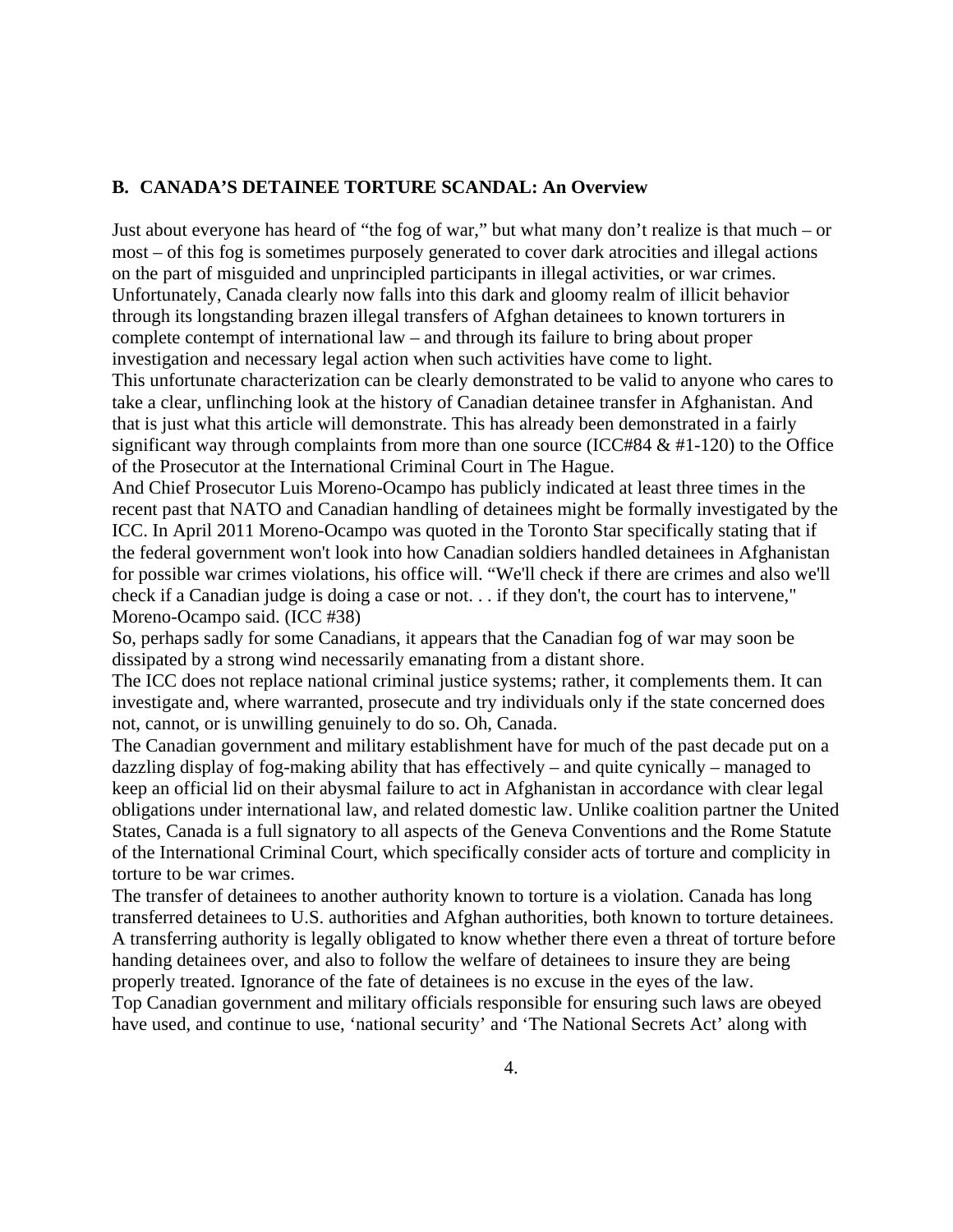slick political maneuvering to skillfully obstruct any and all efforts over the past several years to bring forward legitimate and credible inquiry of any sort into troubling allegations and questions about war crimes on the part of Canadian Forces and other Canadian officials in relation to the Afghanistan mission.

Former Minister of Defence Thomas O'Connor actually misled the House repeatedly when detainee transfer questions started to come up, saying: "The Red Cross or the Red Crescent is responsible to supervise their treatment once the prisoners are in the hands of the Afghan authorities. If there is something wrong with their treatment, the Red Cross or Red Crescent would inform us and we would take action."

In a very unusual move for them, the International Committee of the Red Cross eventually publicly contradicted O'Connor. The ICRC stated that it was "informed of the agreement, but ... not a party to it and ... not monitoring the implementation of it." The ICRC also advised that, in accordance with its normal operating procedure, it would not notify any foreign government (Canada included) of abuse found in Afghan prisons. O'Connor subsequently acknowledged in an official release that his statement in Parliament was not true, and that the ICRC was not monitoring detainees and not informing Canada as he had claimed. This misinformation from the minister brought forth his forced resignation (ICC#120) – but not the truth about transfers into possible torture.

Threats of prosecution (ICC#24) have effectively prevented lesser government agents from coming forward with evidence about detainee torture for half-hearted bureaucratic investigations such as the Military Police Complaints Commission. When Richard Colvin, a top Canadian diplomat in Afghanistan, in 2009 courageously defied government attempts to gag him and testified that all detainees who had been transferred to Afghan authorities had likely been tortured (ICC#53), he was vilified and discredited by top officials and the allegations were never seriously probed by anyone.

A parliamentary committee inquiry – driven by opposition members – that had sprung up after Colvin's testimony and was threatening to get to the bottom of detainee transfers was first boycotted (ICC#65) by Tory members of the governing party, then unceremoniously killed when Prime Minister Stephen Harper persuaded Governor General Michaelle Jean (coincidentally also the "Commander-in-Chief" of Canadian Forces) to prorogue, or suspend the workings of the House of Commons, literally locking the doors to parliament and killing ongoing committee work (ICC#36, 117).

Subsequently the government created a controversial parliamentary inquiry which was boycotted by the opposition NDP for being a "sham." A special committee sworn to secrecy was to be allowed to see only classified information that had first been approved by several retired judges handpicked by the attorney general (ICC#80). That special committee refused to acknowledge evidence submitted by concerned Canadian human rights activists knowledgeable about the issues (ICC#15, 107).

But even this so-called "inquiry" was killed when the government called an election. With the governing party's move from minority to majority status, there was a quick announcement that the mandate for the inquiry had died with the election of a new House and no further inquiry was deemed to be necessary by the government. (ICC#40, 82)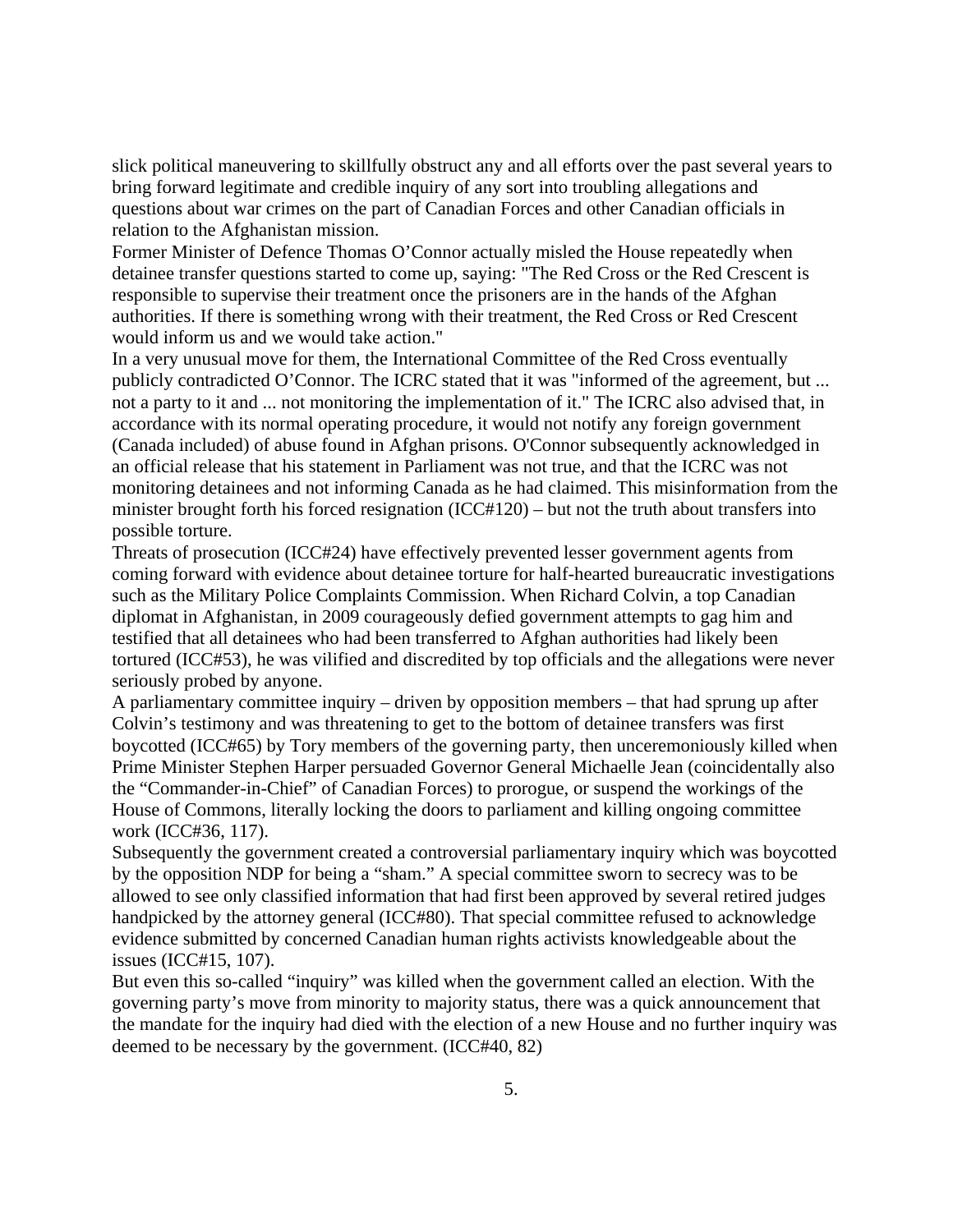The parliamentary inquiries have stopped, but the basic question remains: Has Canada transferred detainees into possible torture? Despite endless assertions to the contrary by responsible officials, the unequivocal answer is: YES, Canada has done *nothing but* transfer detainees into conditions of torture at the hands of U.S. and Afghan authorities during virtually its entire mission in Afghanistan.

As early as 2002, University of Ottawa Law Professor Nicole Laviolette said in an interview that Canadian Forces in Afghanistan have an obligation to refuse to turn over prisoners to the U.S. until they "are sure that the conventions are being complied with." In 2006, Dr. Michael Byers, who holds the Canada Research Chair in Global Politics and International Law at the University of British Columbia stated for the record that "for four years, Canadian soldiers in Afghanistan have violated international law by transferring suspected Taliban and al Qaeda fighters into the custody of the United States."(ICC#3)

For very early on in the mission, Canada began what seems to have been an unquestioning handover of detainees to U.S. authorities, known to include covert Central Intelligence Agency (CIA) agents operating at illegal "dark sites" – now infamous across the world for unbelievably inhumane torture and in some cases, torture leading to death.

These torture techniques, called "enhanced interrogation" by President George W. Bush and his administration, were actually taken word for word from Chinese Communist torture manuals captured from the Korean War, and they had previously long been described by the Americans as "torture" on the part of the Communists when used against U.S. personnel (e.g.,

"waterboarding"). The "enhanced interrogation" was pioneered at Guantanamo Bay and in Afghanistan under the explicit approval of Defense Secretary Donald Rumsfeld, and used by both CIA and U.S. military interrogators. It later migrated to Iraq to be used in such places as the infamous Abu Ghraib prison. This was established in a 2009 report by the U.S. Senate Armed Services Committee. (ICC #94, 99, 118)

The above information detailing torture techniques utilized by U.S. authorities was sent to Gov. General/Commander-in-Chief Michaelle Jean Dec. 5, 2009, with a request that she exercise her duty to act on it. She did not respond. The information was then provided May 5, 2010, to all members of the Special Committee on the Canadian Mission in Afghanistan and copied to the prime minister; the attorney general; again to the governor general; the Military Police Complaints Commission, and all opposition leaders in House of Commons. (ICC#15) No one responded.

In November 2005, the American Civil Liberties Union made public an analysis of new and previously released autopsy and death reports of detainees held in U.S. facilities in Iraq and Afghanistan, many of whom died while being interrogated. The documents show that detainees were hooded, gagged, strangled, beaten with blunt objects, subjected to sleep deprivation and to hot and cold environmental conditions. (ICC#102) "There is no question that U.S. interrogations have resulted in deaths," said Anthony D. Romero, ACLU Executive Director.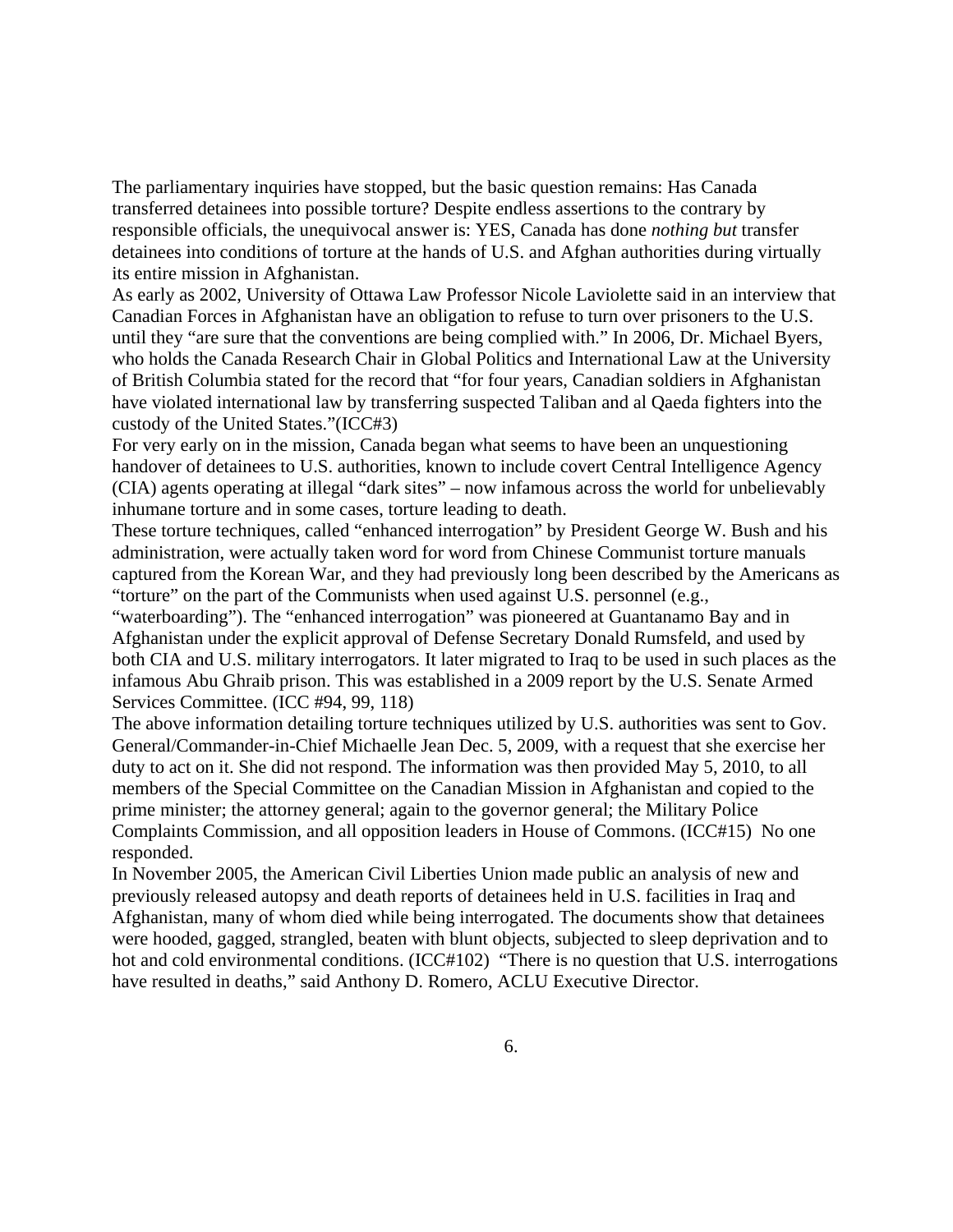The documents released by the ACLU include 44 autopsies and death reports as well as a summary of autopsy reports of individuals apprehended in Iraq and Afghanistan. The documents show that detainees died during or after interrogations by Navy Seals, Military Intelligence and "OGA"(Other Governmental Agency) — a term, according to the ACLU, that is commonly used to refer to the CIA.

According to the documents, 21 of the 44 deaths were homicides. Eight of the homicides appear to have resulted from abusive techniques used on detainees, in some instances, by the CIA, Navy Seals and military intelligence personnel. The autopsy reports list deaths by "strangulation," "asphyxiation" and "blunt force injuries." An overwhelming majority of the so-called "natural deaths" listed were attributed to "Arteriosclerotic Cardiovascular Disease." Also in 2005, when such reports of torture and illegal abuse by U.S. forces were beginning to seep out, Canada had to deal with potential fallout from the Report of the Independent Expert on the Situation of Human Rights in Afghanistan, M. Cherif Bassiouni, to the UN Commission on

Human Rights (ICC#1).The devastatingly honest report documented previously secret U.S. coalition war crimes for all the world to see*:* 

Arbitrary arrests and detentions above and beyond the reach of law under conditions commonly described as constituting gross violations of human rights law and grave breaches of international humanitarian law. Documented reports of serious violations by Coalition forces from victims, the Afghan Independent Human Rights Commission, NGOs and others include: Forced entry into homes; arrest and detention of nationals and foreigners without legal authority or judicial review -- sometimes for extended periods of time; forced nudity; hooding and sensory deprivation; sleep and food deprivation; forced squatting and standing for long periods of time in stress conditions; sexual abuse; beatings; torture, and use of force resulting in death. There are at least 8 cases of prisoners who have died while in United States custody in Afghanistan… Coalition forces act in support of and collusion with the internationally widespread and systematic U.S. practice of "extraordinary rendition" – the covert practice of kidnapping suspects and their subsequent rendering to countries known to use torture to extract information. (ICC#1)

Within a matter of a few months Canada had scrambled to put into place, under the guise of "Afghan nation building," an agreement to begin transferring detainees to Afghan authorities. The agreement, however, included no assurances that detainees would not be transferred to other authorities, such as the U.S. (ICC#85) And there were many questions yet to come about the efficacy and legitimacy of the agreement.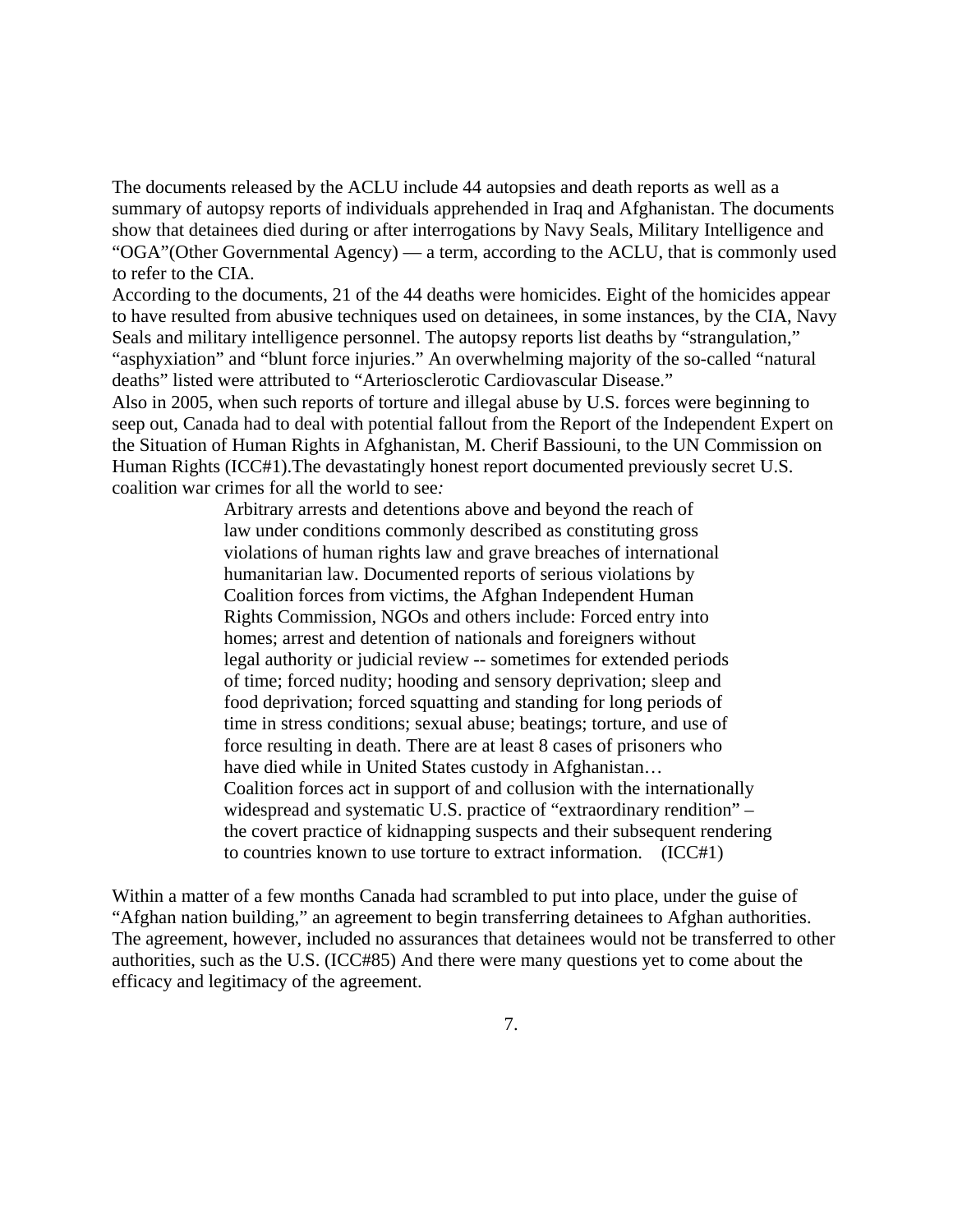Canada was faulted in 2006 by its own NATO allies for secrecy in the handling of detainees in a story first revealed by the Globe and Mail newspaper. The story also said the Red Cross and others felt Canada was handing prisoners in the field directly to the Afghan National Security Directorate (NDS), thereby circumventing requirements to notify the ICRC of detainee transfers. The Globe also forced Canada's military to reluctantly admit the truth of a story revealing that in 2006 Canadian troops were forced to intervene and rescue one detainee they had just handed over who was immediately being beaten by detaining Afghan authorities (ICC#30). An inquiry into the case was promised by the military.

The validity of procedures under the 2005 agreement was first seriously tested in 2007, when two Canadian lawyers brought forth concrete evidence of torture of a detainee who had been transferred by Canadians (ICC#116). Canada claimed to have no knowledge whatsoever of detainee torture, but had secretly stopped transferring detainees to the Afghans before the news actually surfaced. The transfers were eventually resumed with fresh assurances there would be no torture. Details of the transfer policies continued to remain secret and there was no public accountability for flawed and apparently illegal transfers that had taken place up to that point.

And, in a real setback for the government's ongoing efforts to seamlessly glaze over problems with transfers, Globe and Mail reporter Paul Koring revealed Dec. 14, 2009, that "an unknown number of Taliban insurgents captured by Canadians and turned over to Afghanistan's secret police are unaccounted for – a serious violation of the Harper government's 'improved' detaineetransfer agreement. The story said "The latest detainee-transfer problem to emerge also threatens to undermine Prime Minister Stephen Harper's assertion that 'two, three, four years ago' his government fixed the problems that put Canada at risk of violating the Geneva Conventions by transferring detainees into torture. "This issue has long since been dealt with," Mr. Harper said. But a few days earlier, Foreign Minister Lawrence Cannon had quietly acknowledged that an unspecified number of transferred detainees can't be accounted for because Afghan security forces have failed to keep Canada informed of their fates. (ICC#63) To further illustrate the government's intransigence on being up front about transfer policies, here are some specific questions – left mostly unanswered –which were directed personally to Minister of Defence Peter MacKay in an e-mail exchange with a human rights activist in 2009:

> Are Canadian Forces turning detainees or any people in Afghanistan over to United States' control in the current situation and what records are being kept of this? b.) How many detainees or others have Canadian Forces turned over to the U.S. since October 2001? c.) What records are kept of people who have been turned over to the U.S. by Canadian Forces in Afghanistan since October 2001 and what tracking has been done of these people after they have been turned over to the U.S.? d.) I request that you provide me with Canadian Forces policy about fulfilling their obligation to continue to be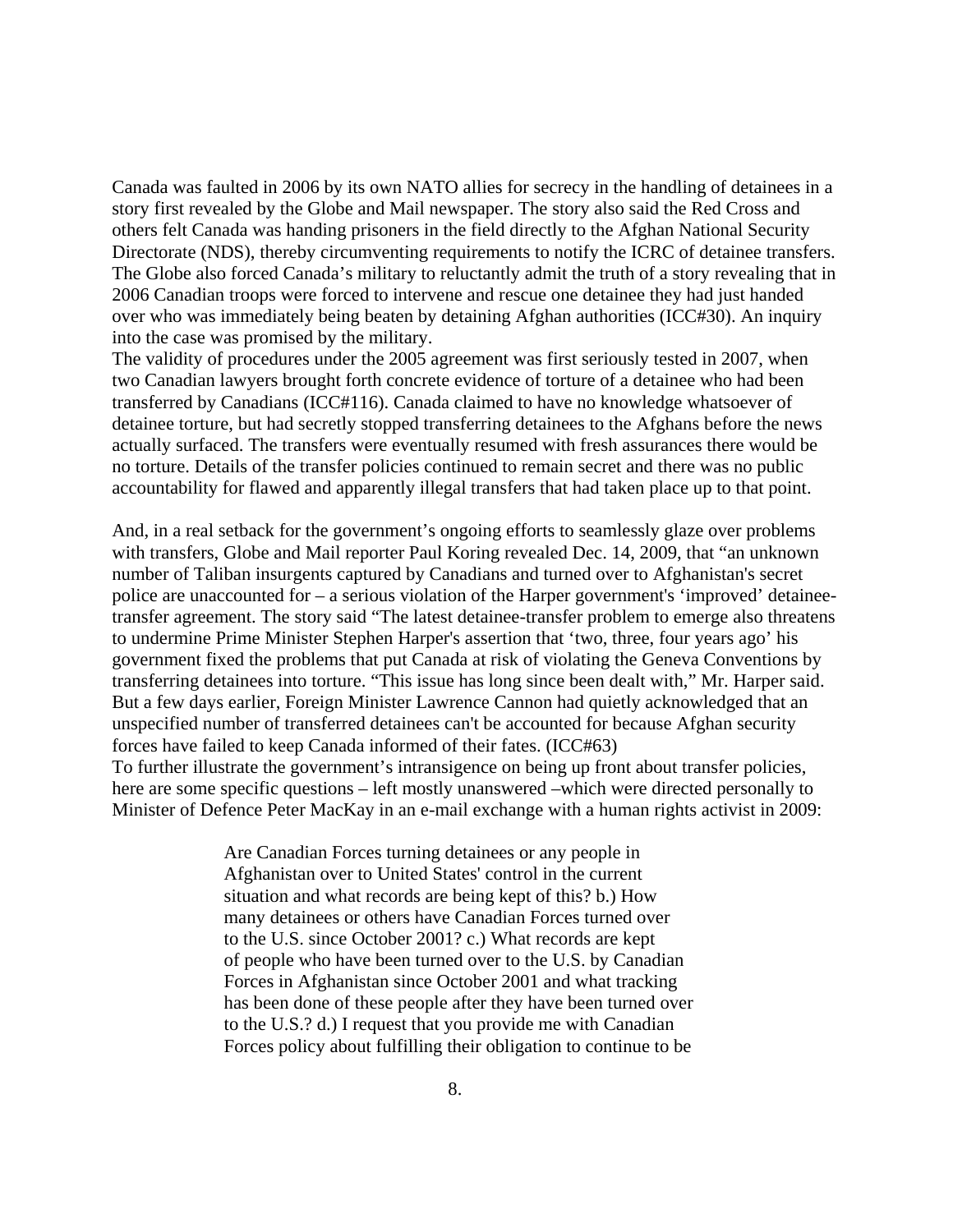responsible for detainees who have been turned over to other authorities since 2001. Can you also please provide me with details of visits to and reports about such detainees who have been turned over to another authority since 2001, and the current policy for this under the arrangement signed Dec. 18, 2005? e.) Is there a specific agreement that the ICRC will receive notification of the identity and arrest and detention particulars of each and every detainee within 24 hours of the detention and that the ICRC will be thereafter allowed free and unrestricted access to detainees?

MacKay's response was eerily similar to the patronizing and questionable platitudes that led to his predecessor Gordon O'Connor's rather abrupt departure:

> "As I mentioned to you in previous correspondence, as a matter of policy the Canadian Forces treats all detainees humanely and in accordance with the standards of protection afforded to prisoners of war under the Geneva Conventions. Canadian Forces members involved in the handling and transfer of detainees receive thorough training on appropriate procedures. Prior to the development of the December 2005 arrangement with the Government of Afghanistan, the Canadian Forces transferred detainees to United States authorities. These transfers were conducted in accordance with Canada's international legal obligations and with the knowledge of the International Committee of the Red Cross, which has a mandate to verify the treatment of detainees and was notified of these transfers. (ICC#14)

The veracity of MacKay's statement is severally challenged when held to the light of a November 2011 UN Assistance Mission in Afghanistan (UNAMA) report ascertaining widespread systematic detainee torture by Afghan officials. This report has once again forced Canada to stop transferring to the Afghans, but this time Canada announced it would once again begin detainee transfers to U.S. authorities. (ICC#\*Feb.1, 2012) Ironically, shortly after this announcement, an Afghan investigative commission accused the American military of abuse at its main prison in the country, repeating President Hamid Karzai's earlier demand that the U.S. turn over all detainees to Afghan custody and saying anyone held without evidence should be freed. Detainees interviewed during two visits to the U.S.-run portion of the prison outside Bagram Air Base north of Kabul complained of freezing cold, humiliating strip searches and being deprived of light, according to Gul Rahman Qazi, who led the investigation ordered by Karzai. (ICC#111)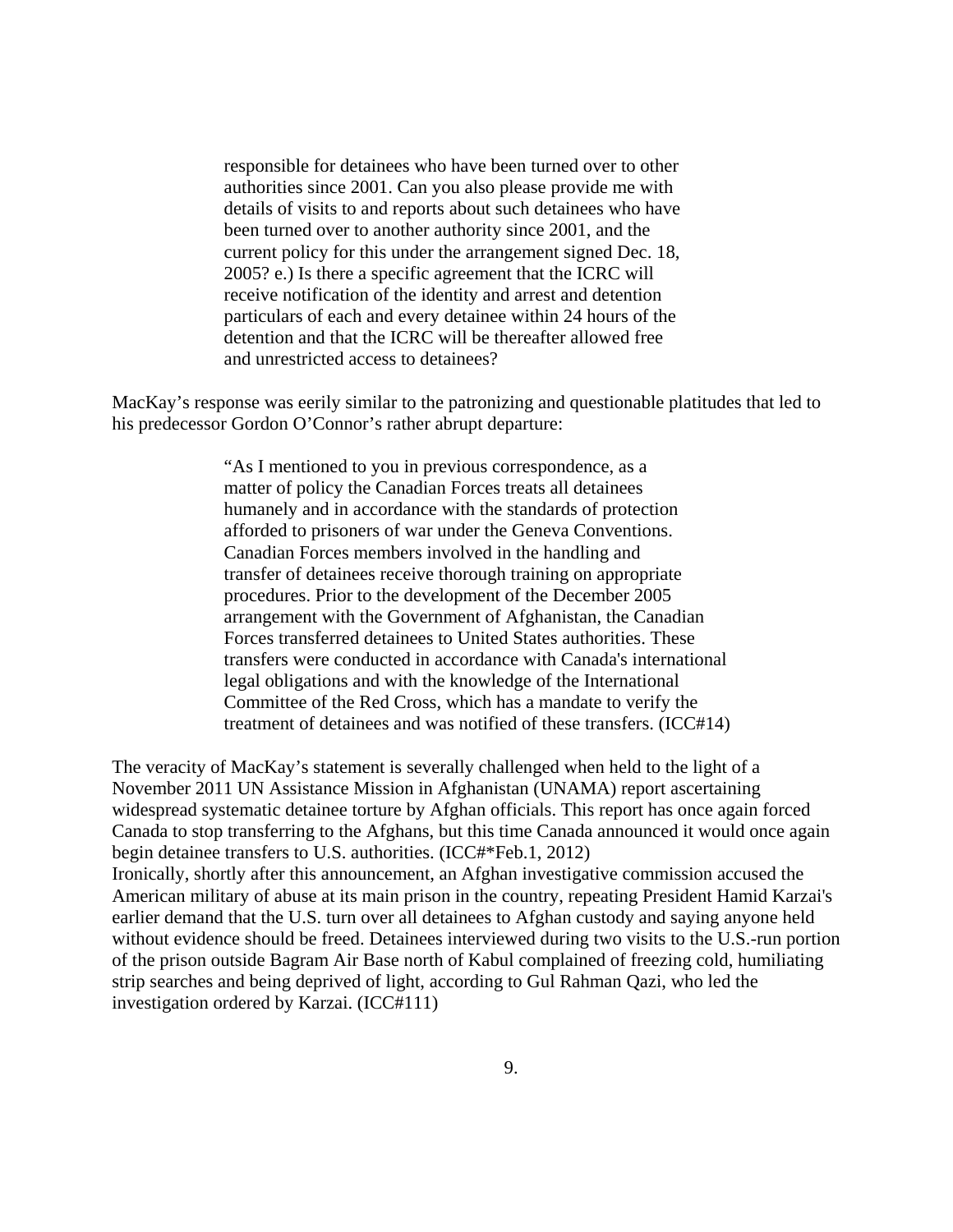The UNAMA report in November said it found:

compelling evidence that NDS officials at five facilities systematically tortured detainees for the purpose of obtaining confessions and information. These are the provincial NDS facilities in Herat, Kandahar, Khost and Laghman, and the national facility of the NDS Counter-Terrorism Department 124 … in Kabul. UNAMA received multiple, credible allegations of torture at two other provincial NDS facilities in Kapisa and Takhar.

The report went on to specify some of the very ugly and inhumane forms of torture used.

Particular troubling in light of this information is an earlier report of NDS torture of children in the April 2010 UN document titled *Children and armed conflict Report of the Secretary General*, which says:

> Approximately 110 children have been detained by the Afghan National Directorate of Security and international military forces on charges related to national security, including their alleged involvement or association with the Taliban or other armed groups. Access to detention facilities continues to be difficult and information on children detained by pro-Government forces remains limited…The use of harsh interrogation techniques and forced confession of guilt by the Afghan Police and NDS was documented, including the use of electric shocks and beating *. . . . Available information points to sexual violence as a widespread phenomenon.* (ICC#109) (Emphasis added)

Perhaps even more alarming in light of this clearly documented abuse of children by the NDS is another document obtained by the Canadian Broadcasting Corporation's (CBC) investigative unit in November 2010 which indicates children were captured by Canada and that many were transferred to the NDS. Actual numbers are redacted — bureaucratese for blacked out – and Canadian Foreign Minister Lawrence Cannon would not disclose in the House of Commons whether Canadian soldiers had transferred children associated with the Taliban to the NDS following reports about the document. (ICC#108)

The seemingly difficult Canadian task of choosing between transferring detainees to U.S. authorities who have been known to torture or transferring to Afghan authorities who have been known to torture was probably not as complex as surface appearances might indicate. In reality, it was no choice at all. Toronto Star national affairs columnist Thomas Walkom broke the news in Canada in July, 2010, that the NDS had for years been completely financed by the U.S. Central Intelligence Agency: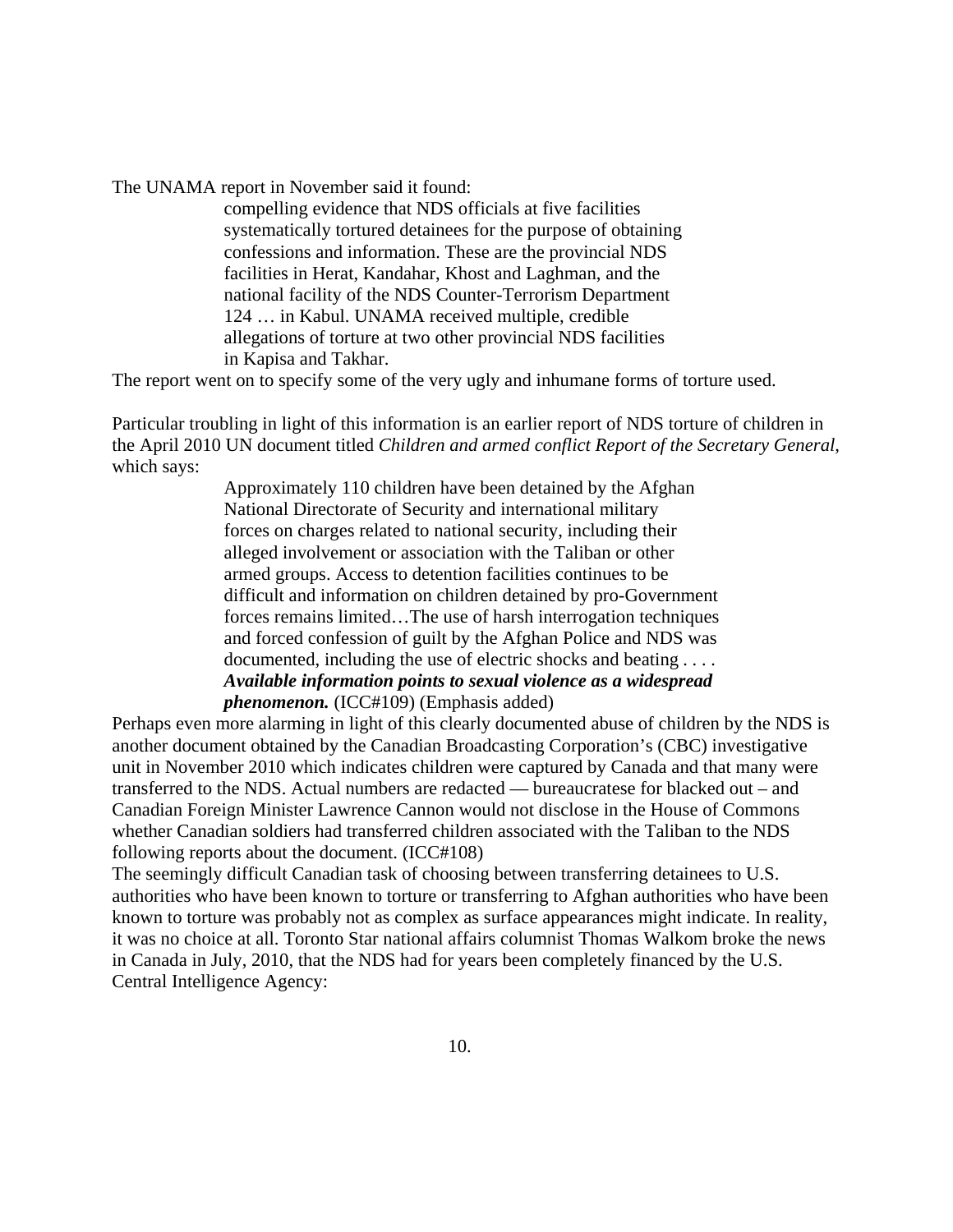For Canadians trying to puzzle out the so-called Afghan detainees scandal, one item stands out from the mass of raw intelligence leaked this week. It's the second-last line in a report of a March 8, 2008, meeting with Amrullah Saleh, at the time head of Afghanistan's National Directorate of Security. And it casually notes that until 2009, the entire budget of this secret police force was provided by America's Central Intelligence Agency. As the New York Times, one of the handful of newspapers first given the documents by the non-profit group WikiLeaks put it: 'For years, the CIA had essentially run the NDS as a subsidiary.' (ICC#41)

Prime Minister Stephen Harper said in a television interview reported by Canadian Press in December 2009 that allegations of detainee torture are a problem in Afghanistan that is beyond Ottawa's control. Harper insisted in an interview with Quebec's TVA television network that it is an issue for the Afghans to settle and that Canadian diplomats "reformed the transfer system" in 2007. "We are speaking here of a problem among Afghans," the prime minister said. "It's not a problem between Canadians and Afghans. We're speaking of problems between the government of Afghanistan and the situation in Afghanistan. We are trying to do what's possible to improve that situation, but it's not in our control." Harper called changes to the prisoner transfer agreement made in 2007 a success. "The system works very well," he said. "It's not perfect. There are problems from time to time." (ICC#66)

However, federal government documents on Afghan detainees suggest that Canadian officials actually intended some prisoners to be tortured in order to gather intelligence, according to a legal expert quoted in a March, 2010, CBC news story. If the allegation is true, such actions would constitute a war crime, said University of Ottawa law professor Amir Attaran, who has been digging deep into the issue and told CBC News he has seen uncensored versions of government documents released in 2009.

"If these documents were released [in full], what they will show is that Canada partnered deliberately with the torturers in Afghanistan for the interrogation of detainees," he said. "There would be a question of rendition and a question of war crimes on the part of certain Canadian officials. That's what's in these documents, and that's why the government is covering up as hard as it can."

Detainee abuse became the subject of national debate in 2009 after heavily redacted versions of these documents were made public after Attaran filed an access to information request. They revealed the Canadian military was not monitoring detainees who had been transferred from Canadian to Afghan custody. It was later alleged that some of those detainees were being mistreated. Until then, the controversy was centered on whether the government turned a blind eye to abuse of Afghan detainees.

However, Attaran said the full versions of the documents show that Canada went even further in intentionally handing over prisoners to torturers. "And it wasn't accidental; it was done for a reason," he said. "It was done so that they could be interrogated using harsher methods." The government maintains that nothing improper happened, said CBC. "The Canadian Forces have conducted themselves with the highest performance of all countries," Prime Minister Stephen Harper told the House of Commons.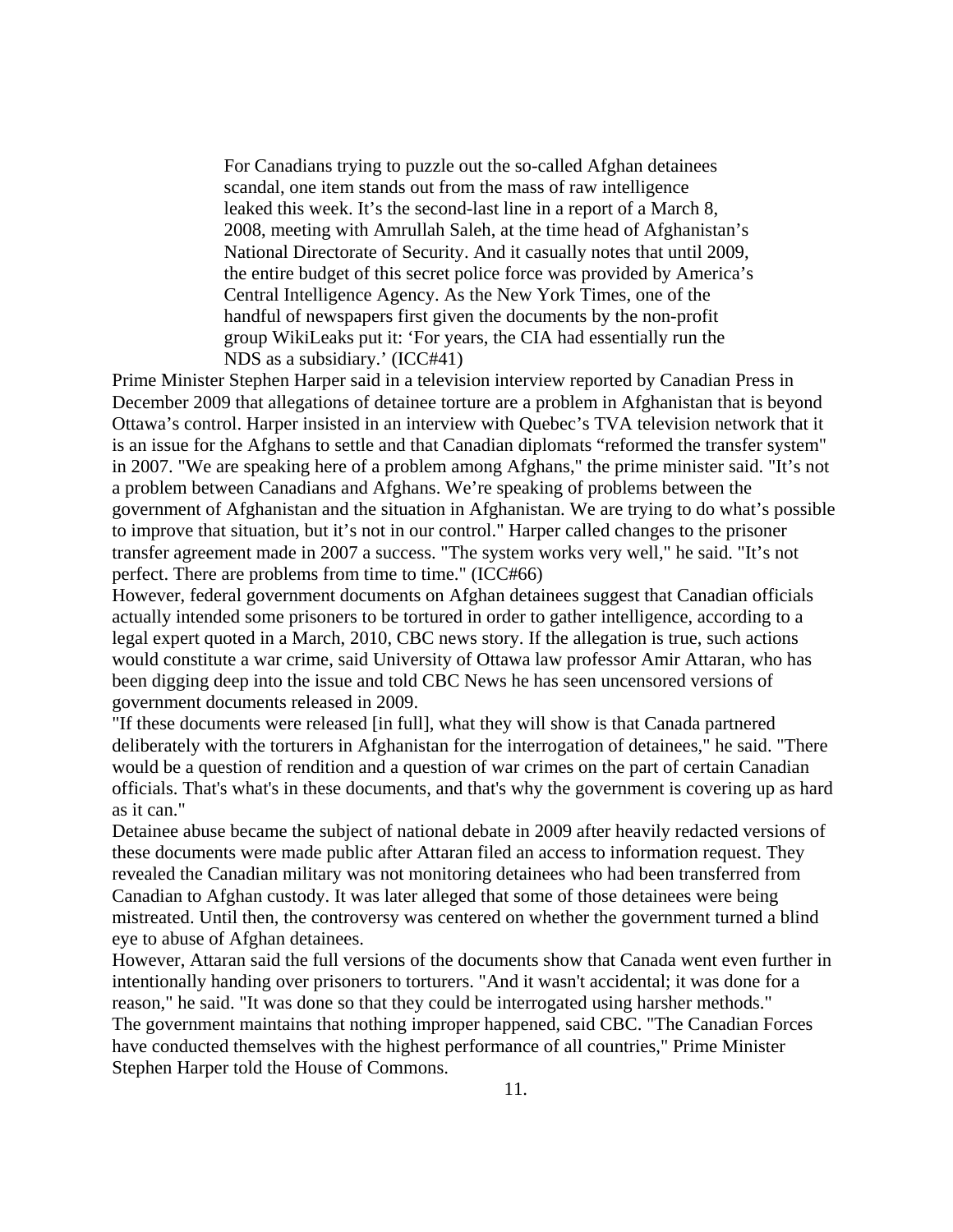But, said the CBC, many facets of the issue remain top secret, such as the role of Canada's elite Joint Task Force 2, or JTF2. There have been hints that JTF2 might be handling so-called highvalue prisoners. "High-value targets would be detained under a completely different mechanism that involved special forces and targeted, intelligence-driven operations," Richard Colvin, the former senior diplomat with Canada's mission in Afghanistan, told a parliamentary committee in November, 2009. (ICC#69)

A recent story in The Guardian newspaper revealing new information about the nature of covert special forces operations by the U.S. and its coalition partners in Iraq is useful in illustrating how such highly secretive operations actually work in the field. (ICC#114)

The report came from information surfacing at an inquiry into the troubling death of a detainee being transported in an RAF helicopter, possibly kicked to death while being transported secretly for interrogation at a "black site" camp code-named H1, not known to or inspected by the Red Cross or any legal authorities. A British special forces unit, Task Force 14, and an Australian unit known as Task Force 64 were an integral part of operations at H1, with both units being under U.S. tactical control. A U.S. special forces unit, Task Force 20, was also part of H1 operations.

Persistent investigative efforts and leaked information finally revealed that 64 detainees, all in civilian clothes and unarmed, had been detained at a roadside checkpoint by 20 Australian troops who were accompanied by one member of the U.S. Air Force. The captured men were never recorded as prisoners of the 20 Australians, and the lone American was recorded as having captured them. This meant that the Australian government could consider itself not to be bound by Geneva Conventions that obliged it to demand the return of any prisoner it transferred to the U.S. if it became apparent that U.S. forces were not treating them in accordance with Geneva Conventions.

One former RAF trooper who was based at H1 for several months described to The Guardian having been involved in a number of similar missions in which prisoners were collected from coalition special forces. This always happened "under total darkness," he said. On arrival at H1, the prisoners were handed on to people whom he described as "other authorities," thought to be CIA and British MI6 intelligence operatives. This will not be confirmed or denied by British military officials.

However, the involvement of the CIA in Task Force 20 is no secret in the U.S., where it has been disclosed in Pentagon statements and congressional testimony. According to Human Rights Watch, the inter-agency unit was responsible for "some of the most serious allegations of detainee abuse" following the invasion of Iraq.

Perhaps relevant to concerns about Canada's covert operations in Afghanistan, The Guardian story noted that before the end of that year the unit merged with a similar unit previously based in Afghanistan and changed its name to Task Force 121. By then, however, some at the Pentagon were sufficiently concerned about its methods to send a special investigator to Iraq, who discovered that the unit was holding undeclared "ghost" detainees and operating a secret interrogation centre to conceal its activities. Some of its prisoners showed signs of having been beaten.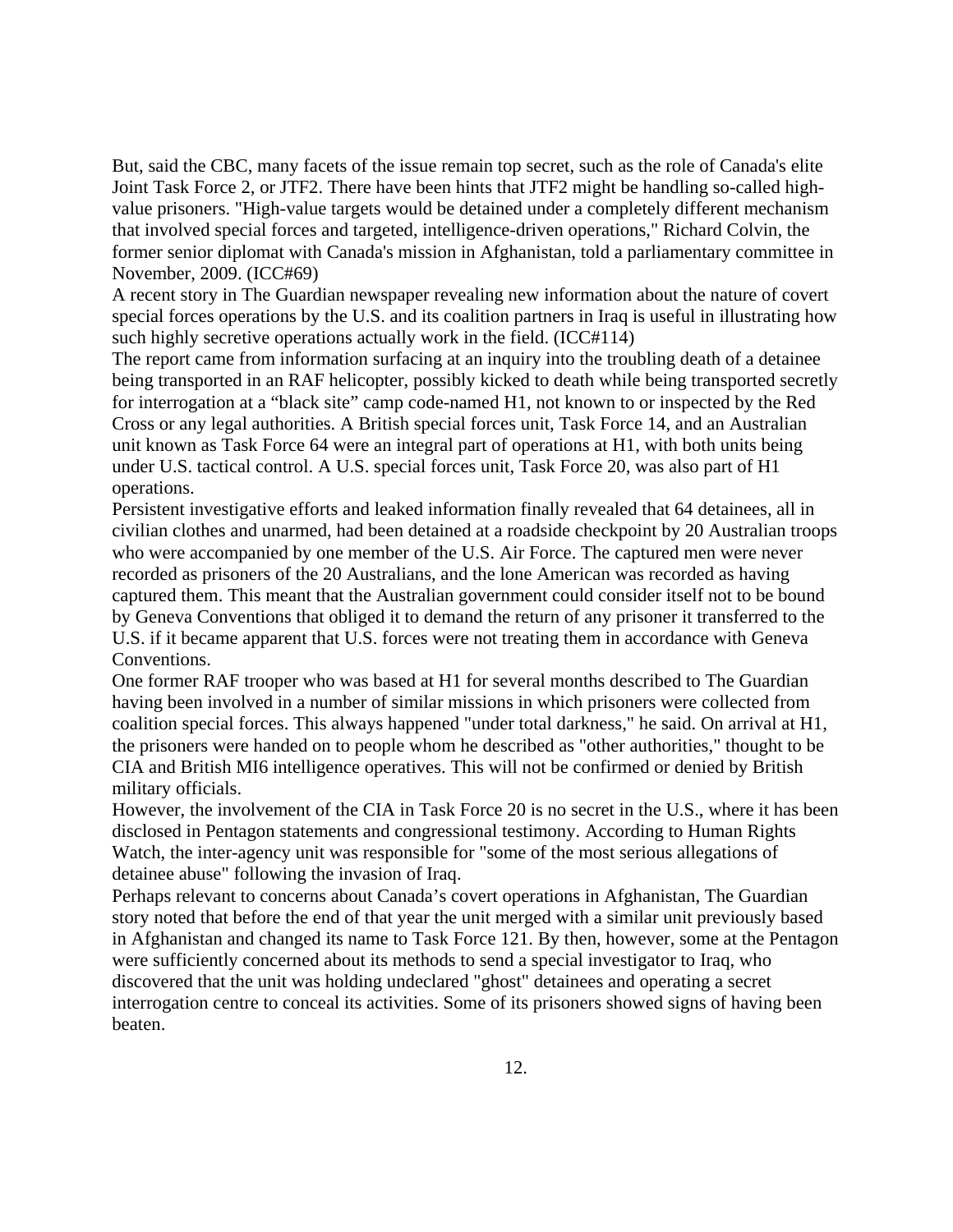In 2006, an investigation by the New York Times found that some task force prisoners had been waterboarded, and others were beaten or shot with paintball guns. While a number of interrogators had been prosecuted in the course of the war, posters around one of their bases proclaimed "no blood, no foul": they would be safe as long as none of their subjects bled. Over the years that followed, the unit changed its name again, to Task Force 6-26, and later to Task Force 145, possibly in an attempt to confuse adversaries. Its precise size and the names of its commanders have never been disclosed. But its methods appear to have remained the same. The American Civil Liberties Union obtained a series of U.S. defense documents that showed that the unit's personnel had been investigated repeatedly over their alleged involvement in a catalogue of abuses.

"In one case, task force interrogators were said to have forced a 73-year-old woman to crawl around a room while a man sat on her back, before forcing a broom handle into her anus. Two of her fingers were broken. The woman, a retired teacher, said her interrogators demanded to know the whereabouts of her son and husband, both of whom she said were dead."

In Canada, a January 2002 news photograph from Afghanistan exposed the super-elite JTF2 unit transferring prisoners to U.S. troops, provoking a Parliament firestorm and damaging the career of then-Liberal defence minister Art Eggleton. And Jack Hooper, then Canadian Security Intelligence Service (CSIS) deputy director of operations, testified to a 2006 Senate committee that the spy agency had been actively supporting the troops since their Afghanistan deployment and claimed success in disrupting attacks, uncovering weapons and saving lives. (ICC#68) Investigative reporters have been mostly kept in the dark about anything to do with JTF2 but in December, 2010, the CBC did reveal several secretive probes into JTF2 activities. The report said Ottawa has been carrying out a closed-door investigation, called Sand Trap 2, to probe allegations that members of Joint Task Force 2 saw an American soldier killing an unarmed man during a joint mission.

That probe followed an earlier investigation into allegations that a member of JTF2 shot and killed an Afghan who was surrendering in 2006. The probe, called Sand Trap, ended without any charges being laid. CBC reported the Canadian military is also reviewing how the chain of command reacted to the allegations and what actions were taken to respond. (ICC#119) No details of these investigations have since been revealed publicly.

Accounts from detainees at Guantanamo Bay reveal that the United States operated secret prisons in Afghanistan where detainees were subjected to torture and other mistreatment. The largest CIA prison in Afghanistan was code-named the "Salt Pit." In November, 2002, a CIA case officer reportedly ordered guards to strip naked an uncooperative young detainee, chain him to the concrete floor and leave him there overnight without blankets. He froze to death, according to four U.S. government officials.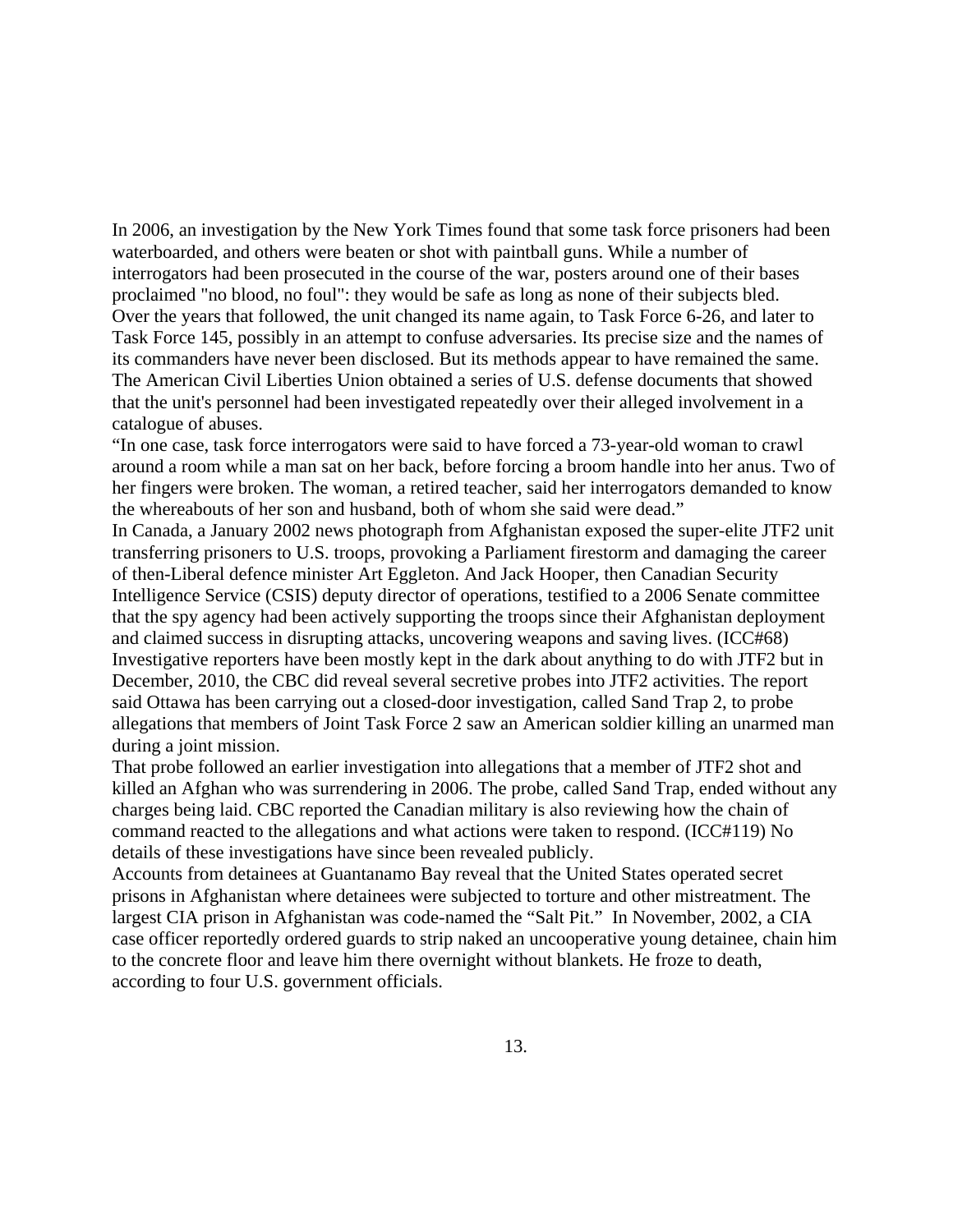One of the chief U.S. Army interrogators of Canadian teen Omar Khadr after his capture in Afghanistan was accidentally revealed in court proceedings to have been involved in the horrific case of an Afghan taxi driver known as Dilwar who was literally tortured to death at Bagram detention center while hanging for four days from shackles suspended from the ceiling. Dilwar, thought by most Americans involved to be innocent of terrorism, was beaten so severely he couldn't bend his legs any more before he died. Lt. Col. Elizabeth Rouse, an Air Force medical examiner who performed an autopsy on Dilwar, said Dilwar's leg was pummeled so badly that the "tissue was falling apart and had basically been pulpified." (ICC#91).

Interrogator Sgt. Joshua Claus was instrumental in the interrogations of both Dilwar and Khadr, which raises troubling questions about the initial treatment of the 15-year-old Khadr, who was charged and convicted of the murder of a U.S. Special Forces soldier after being present and wounded at a firefight in a compound in Afghanistan.

Claus's involvement with Khadr is doubly troubling, said defence lawyer Lt.-Cmdr. William Kuebler at the time, because the Canadian was just 15 years old and severely wounded from the firefight. Khadr was interrogated at Bagram numerous times over a three-month period before he was sent to Guantanamo Bay, and his lawyer said he believed Klaus was present at most interrogations.

Khadr's three months in Bagram before he was sent to the U.S. prison camp in Cuba is the "critical period," said Kuebler. "His principal interrogator was somebody we know was involved in detainee abuse."(ICC#97)

## **Extraordinary Renditions**

The Canadian government is also in a position of legal liability from actively participating in or facilitating by default the illegal CIA "extraordinary rendition" process by allowing private CIA aircraft used for this purpose to utilize Canadian airspace and to land for maintenance and refueling at Canadian airports.

A St. John's, Newfoundland, airport has been publicly identified as having been a "hub" for covert American air operations and a DeHavilland DHC-6-300 aircraft owned by a reported CIA front in the U.S. landed at Bar River airport near Sault Ste. Marie, Ontario, in early October, 2005, after taking off from Michigan. The Bar River airport is home to a company that specializes in work on DeHavilland aircraft. An airport official who asked not to be named said "I have no knowledge of any CIA aircraft," and told an inquiring reporter "I suggest you don't pursue this any further."

Montreal's La Presse newspaper reported in 2005 at least 55 flights operated by the CIA had passed through Canada. Deputy Prime Minister Anne McLellan acknowledged in an article December 7, 2005, that she had ordered officials to track down details of the 55 flights. However, a spokesman for the Canadian government said in a story published the very next day that the government had no intention of questioning the U.S. about the flights, saying a preliminary review had turned up no evidence of illegal U.S. activity. There has since been no public discussion or disclosure about the issue by responsible Canadian officials.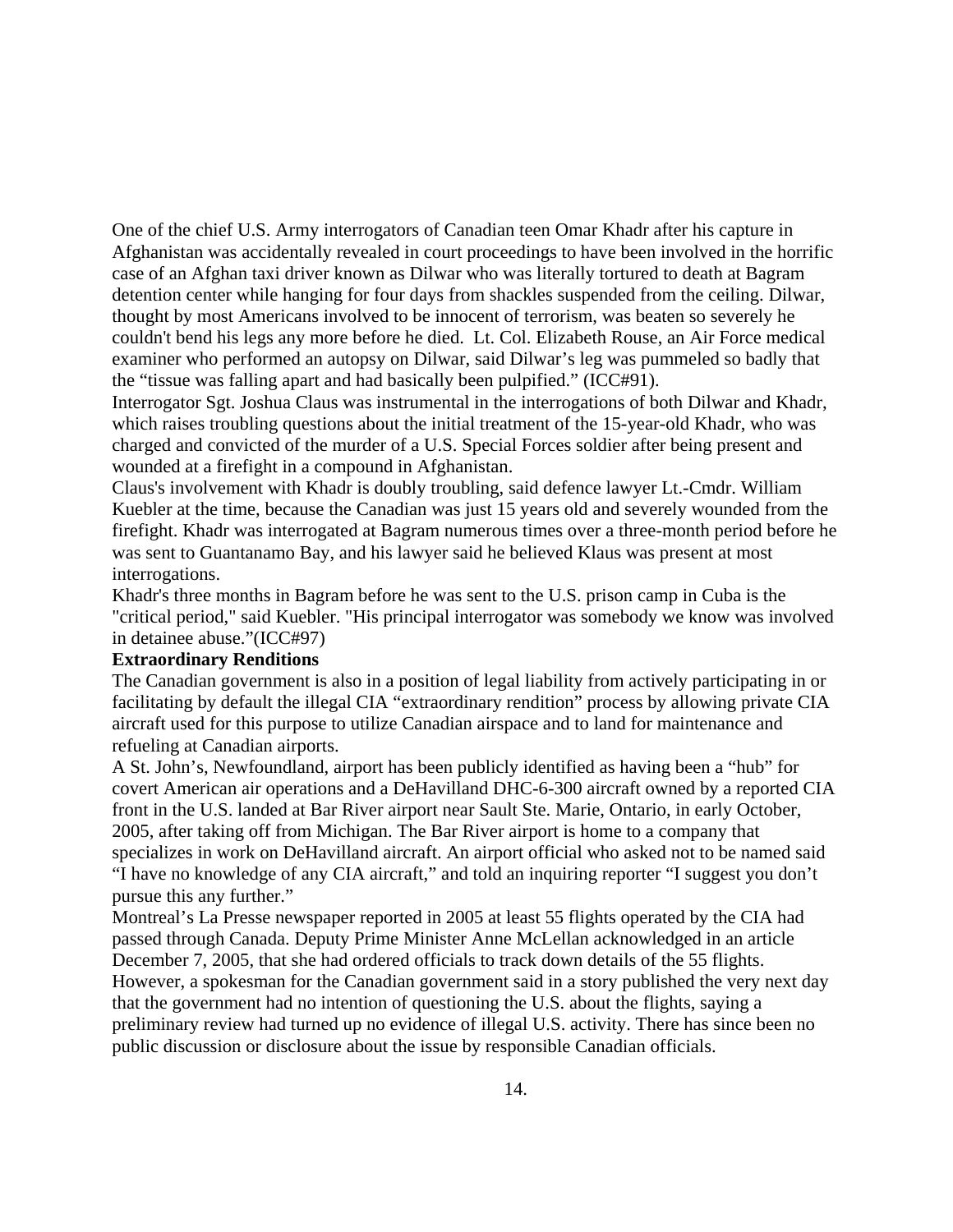Other declassified memos obtained under the Access to Information Act in the past have revealed government knowledge of at least 20 planes with alleged CIA ties having made 74 flights to Canada. Considerable portions of the memos obtained were blacked out for secrecy reasons.

Human Rights Watch says Syrian-born Canadian Maher Arar was transported on an extraordinary rendition flight out of the U.S. Arar was detained during a layover at John F. Kennedy International Airport in September 2002 on his way home to Canada from a family vacation in Tunis. He was held without charges in solitary confinement in the United States for nearly two weeks, questioned, and denied meaningful access to a lawyer. The U.S. government suspected him of being a member of Al Qaeda and deported him – not to his home in Canada, but to his native Syria, even though its government is known to use torture. He was detained in Syria for almost a year, during which time he was tortured, according to the findings of a commission of inquiry later ordered by the Canadian government, until his release to Canada. The Syrian government later said Arar was "completely innocent." The Canadian commission publicly cleared Arar of any links to terrorism, and the government of Canada settled out of court with Arar for \$10.5 million.

A leaked note in 2006 from the British Foreign Secretary's office to Prime Minister Tony Blair's office shows UK officials privately admitting knowledge of CIA "torture flights" and that people captured by British forces in Afghanistan or Iraq could have been illegally sent by the U.S. to CIA interrogation centres. "We have no mechanism for establishing this…" the document notes. This contradicts repeated statements of UK ministers that they were unaware of CIA rendition flights passing through Britain or of secret interrogation centres – and calls into question similar assertions by Canadian officials.

A European Union (EU) investigator said in an official report in 2005 that CIA prisoners were apparently abducted and moved between countries illegally, possibly with the aid of national secret services who did not tell their governments. Jack Straw, then British Foreign Minister, wrote U.S. Secretary of State Condoleezza Rice a letter on behalf of the EU asking for information about rendition reports. If true, the activities could be "violations of international law…and the EU would therefore be grateful for clarification," Straw said in the letter. (ICC#3)

A UK newspaper reported that previously concealed minutes of an EU/U.S. meeting from 2003 show that the EU secretly agreed to allow the U.S. to use transit facilities on European soil to transport "criminals", which contradicts repeated EU denials that it knew of rendition flights by the CIA. The original minutes show the EU agreed to give America access to facilities – presumably airports – in the confidential talks in Athens, during which the war on terror was discussed. But all references to the agreement were deleted from the record before it was published. The section including the agreement for "increased use of European transit facilities to support the return of criminal/inadmissible aliens," and others referring to U.S. policy, were deleted – as a "courtesy" to Washington.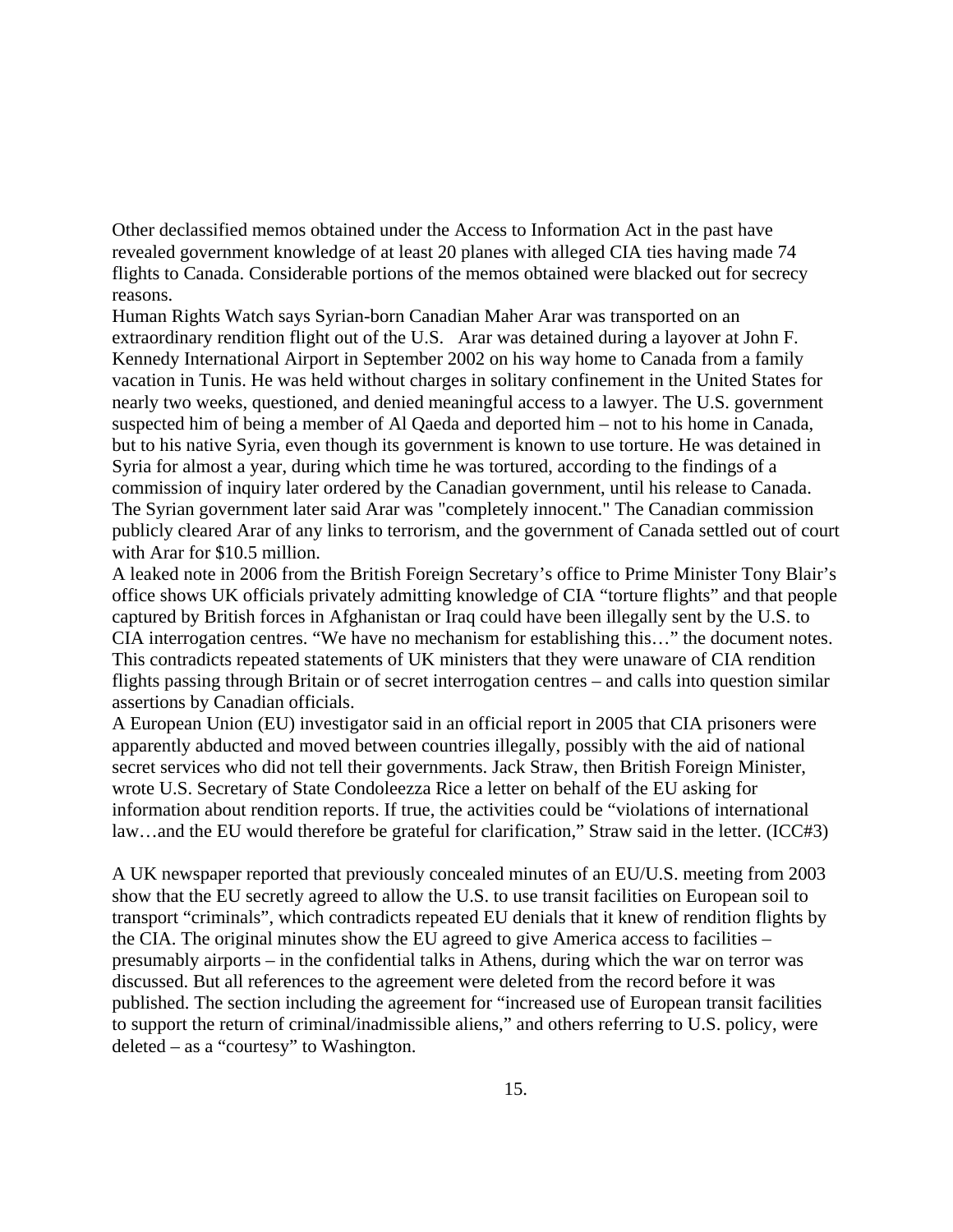Does the EU situation have relevance for Canada in terms of international law? The UK All Party Group on Extraordinary Rendition in a December 2005 briefing paper said in the forward: "This paper shows that there is a real and clear legal imperative to find out what is going on, and to ensure that no state engages in Extraordinary Rendition. This applies to the UK as much as it does to the U.S. and 'seemingly innocuous acts (e.g. allowing refueling at airports of aircraft of another State) can become wrongful under international law if those acts facilitate Extraordinary Rendition.'" (ICC#3)

Afghans make up the largest group by nationality held at the Guantanamo Bay detention center following extraordinary rendition, an estimated 220 men and boys in all. Yet they were frequently found to have had nothing to do with international terrorism, according to more than 750 secret intelligence assessments that were written at Guantanamo between 2002 and 2009. The assessments were obtained by WikiLeaks and passed to McClatchy Newspapers in April 2011.

In at least 44 cases, U.S. military intelligence officials concluded that detainees had no connection to militant activity at all, a McClatchy Newspapers examination of the assessments, which covered both former and current detainees, found. (ICC#105)

###

#### **C. INDEX of footnoted documentations which are referenced in Overview (ICC#)**

- 1. "Legal Aspects of Canada's Actions in Afghanistan Deeply Troubling," Research Brief by John McNamer, Mar. 13, 2006
- 3. "Legal Aspects of Canada's Actions in Afghanistan Deeply Troubling: Canadian Forces Violate UN Mandate and International Law" Research Brief by John McNamer, Mar. 23, 2006
- 4. "FW: Detainee Turnover Document" e-mail from Ministry of National Defence, Nov. 16, 2006
- 14. "Canada's 'War' Role: Where's the Integrity," e-mail exchange with Defence Min. Peter MacKay, Sep. 22, 2009
- 15. "Asking Special Committee to examine transfer of detainees to 'all authorities'" by John McNamer, May 5, 2010
- 16. "Military Detainee Violations in Afghanistan," letter to MPCC by John McNamer, Oct 3, 2008
- 19. "Travers: Abu Ghraib photos frame Afghanistan prison problem" Toronto Star, May 8, 2010
- 24. "Military police complaints commission resumes hearings" The Times-Transcript, Oct. 7, 2009
- 25. "Defiant Envoy Testifies at Afghan Detainee Probe," Globe and Mail, Oct. 8, 2009
- 30. "Coalition allies faulted Canada over handling of detainees," by Steve Chase & Paul Koring, Globe and Mail, Dec. 15, 2009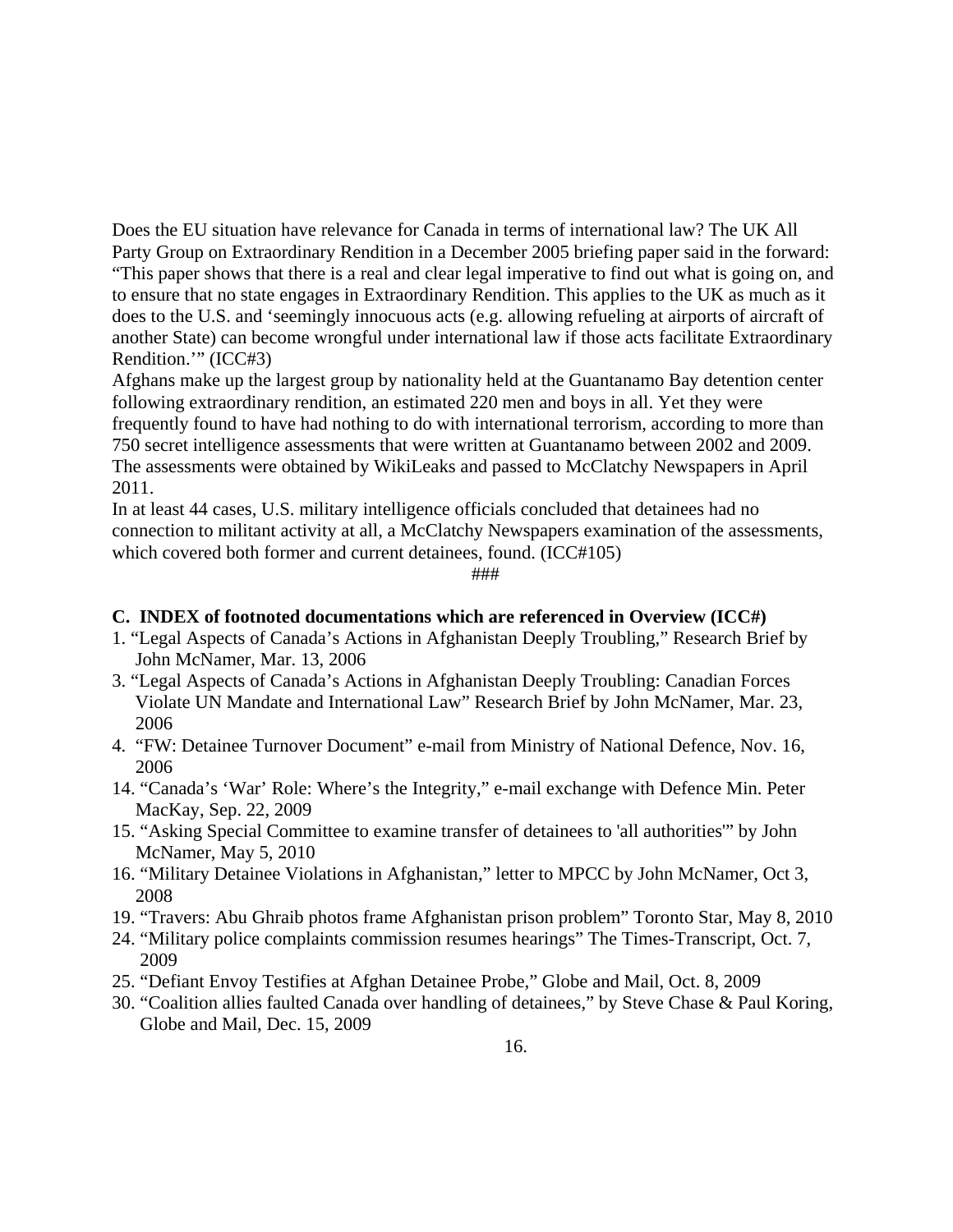- 36. "Commons shut down, opposition furious," by Les Whittingdon, Toronto Star, Dec. 31, 2009
- 38. "International Court Could Probe Afghan Detainees", Postmedia News, Apr. 28, 2011
- 40. "Gov't shut down detainee documents panel: judge's letter," The Canadian Press, Jun. 24, 2011
- 41. "Walkom: WikiLeaks offer insight into Canada's detainee affair," Toronto Star, Aug. 4, 2010
- 53. "Canada complicit in torture of innocent Afghans, diplomat says," by Steven Chase, Globe & Mail, Nov. 18, 2009
- 63. "Afghans violating detainee-transfer agreement," by Paul Koring, Globe & Mail, Dec. 14, 2009
- 65. "Tories dodging detainee debate to slurp eggnog?" by Jane Taber, Globe & Mail, Dec. 22, 2009
- 66. "PM: Abuse is an Afghan problem," The Canadian Press, Dec. 29, 2009
- 68. "Travers: Did we turn a blind eye to Afghan prisoners?" Toronto Star, Feb. 25, 2010
- 69. "Canada wanted Afghan prisoners tortured: lawyer," CBC News, May 5, 2010
- 80. "Feds so far spend \$1.6 million on secretive Afghan probed headed by Iacobucci, two other retired judges," by Tim Naumetz, Hill Times, Feb. 10, 2011
- 82. "Weston: A consistent move on Afghan detainees," CBC News, June 23, 2011
- 84. Request from Byers & Schabas for ICC probe of 'possible war crimes', CBC News, April 26, 2007
- 85. 2005 Afghan Detainee Transfer Agreement, Ministry of National Defence, Dec. 18, 2005
- 91. [http://www.pubrecord.org/torture/968-detainees-were-also-murdered-at-bagram-in-](http://www.pubrecord.org/torture/968-detainees-were-also-murdered-at-bagram-in-%20%20%20afghanistan.html)
- [afghanistan.html](http://www.pubrecord.org/torture/968-detainees-were-also-murdered-at-bagram-in-%20%20%20afghanistan.html) June 24, 2009
- 94. "Report gives new detail on approval of brutal techniques," by Brian Knowlton, NY Times, April 21, 2009
- 97. "Omar Khadr's early interrogators linked to detainee abuse in Afghanistan," The Canadian Press, Mar. 14, 2008
- 99. "Request to Commander-in-Chief Michaelle Jean," e-mail by John McNamer, Dec. 15, 2009
- 102. "U.S. operatives killed detainees during interrogations in Afghanistan and Iraq," [media@aclu.org](mailto:media@aclu.org) Oct. 24, 2005
- 103. "Secret military unit investigated for actions in Afghanistan: CBC," Toronto Star, Dec. 2, 2010
- 105. "Guantanamo secret files show U.S. often held innocent Afghans," by Tom Lasseter, McClatchy Newspapers, Apr. 26, 2011
- 107. "Open Letter to the Parliamentary Special Committee on the Canadian Mission in Afghanistan," LAW, Dec. 21, 2009
- 108. "Detainee controversy re-ignites torture allegations," by Mike Youds, Kamloops Daily News, Nov. 30, 2010
- 109. **[http://www.scribd.com/doc/31978027/Children](http://www.scribd.com/doc/31978027/Children-and-armed-conflict-Report-of-the-Secretary-General)‐and‐armed‐conflict‐Report‐of‐the‐Secretary‐ [General](http://www.scribd.com/doc/31978027/Children-and-armed-conflict-Report-of-the-Secretary-General)** April, 2010
- 111. "Afghanistan commission alleges U.S. detainee abuse," Associated Press, Jan. 7, 2012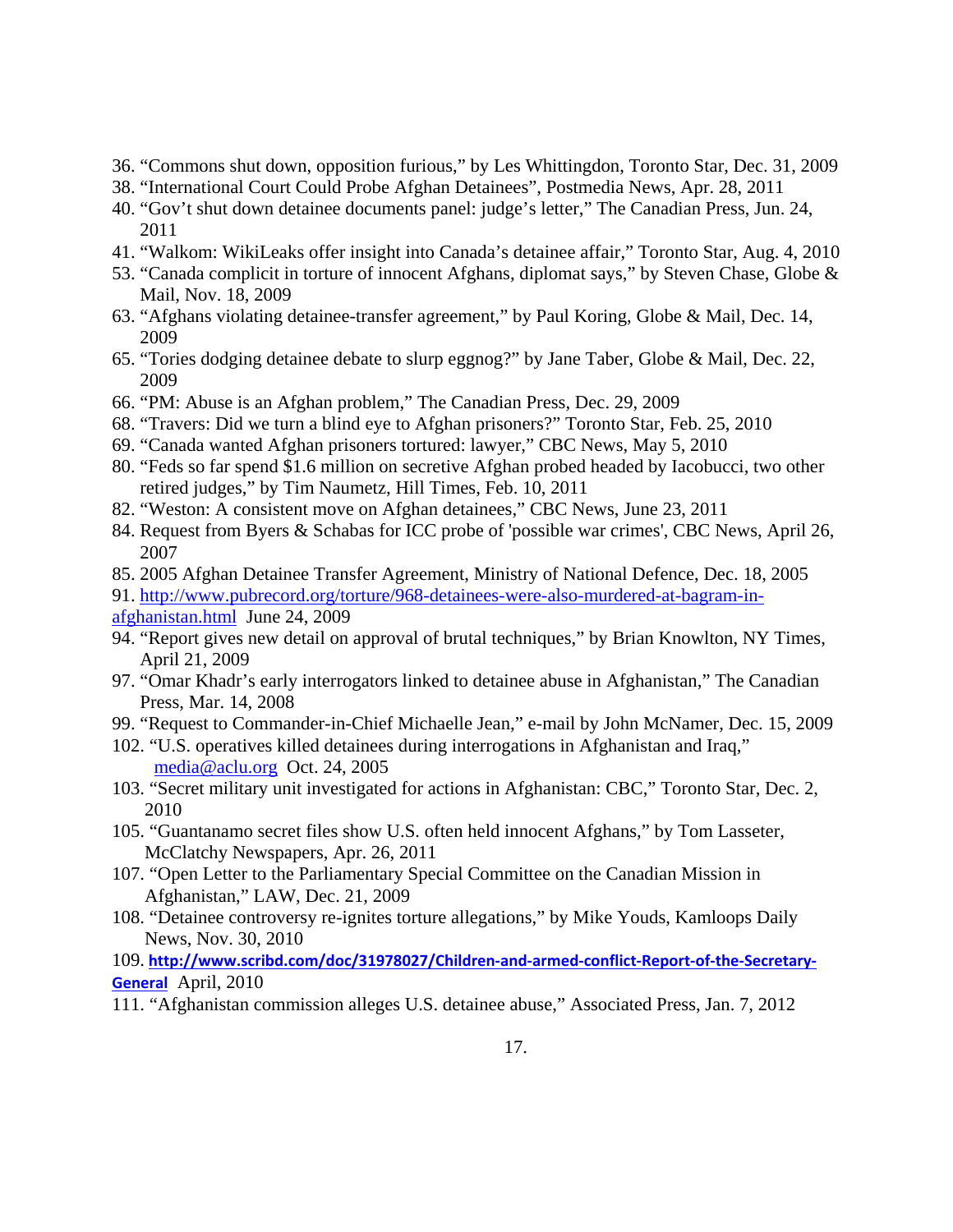- 114. RAF helicopter death revelation leads to secret Iraq detention camp," by Ian Cobain, The Guardian, Feb. 7, 2012
- 116. "Afghan torture case tip of the iceberg," by Tim Naumetz, Hill Times, Feb. 2008
- 117. "PM shuts down Parliament until March," The Canadian Press, Dec. 30, 2009
- 118. "Chinese inspired interrogations at Guantanamo," by Scott Shane, NY Times, July 2, 2008
- 119. "Secret military unit investigated for actions in Afghanistan: CBC," Toronto Star, Feb. 11, 2012
- 120. Defence Minister Gordon O'Connor resigns in 2005, Wikipedia

\* Feb 1, 2012 – "UNAMA report: Mistreatment of conflict-related detainees in Afghan facilities," (not numbered) [http://www.scribd.com/doc/31978027/Children](http://www.scribd.com/doc/31978027/Children-and-armed-conflict-Report-of-the-Secretary-General)-and-armed-conflict-**Report‐of‐the‐[Secretary](http://www.scribd.com/doc/31978027/Children-and-armed-conflict-Report-of-the-Secretary-General)‐General**

\* Dec. 20, 2011—"Critic left speculating after about-face on Afghan prisons," by Mike Youds, Kamloops Daily News, Dec. 15, 2011 (not numbered)

# **D**. **SUMMARY OF LEGAL ARGUMENTS**

**Rome Statute:** The Rome Statute of the International Criminal Court, to which Canada is a signatory, applies to the torture of Afghan detainees. Part 2, Art. 5, states that Crimes within the Jurisdiction of the Court include war crimes, and that:

- 1. The Court shall have jurisdiction in respect of war crimes in particular when committed as part of a plan or policy or as part of a large-scale commission of such crimes.
- 2. For the purpose of this Statute, "war crimes" means:
- (a) Grave breaches of the Geneva Conventions of 12 August 1949, namely, any of the following acts against persons or property protected under the provisions of the relevant Geneva Convention:
- (ii) Torture or inhuman treatment, including biological experiments;
- (vi) Wilfully depriving a prisoner of war or other protected person of the rights of fair and regular trial;
- (vii) Unlawful deportation or transfer or unlawful confinement;
- **Article 3:** Article 3(1) of the Convention reads as follows: "No State Party shall expel, return ("Refouler") or extradite a person to another State where there are substantial grounds for believing that he would be in danger of being subjected to torture."

18.